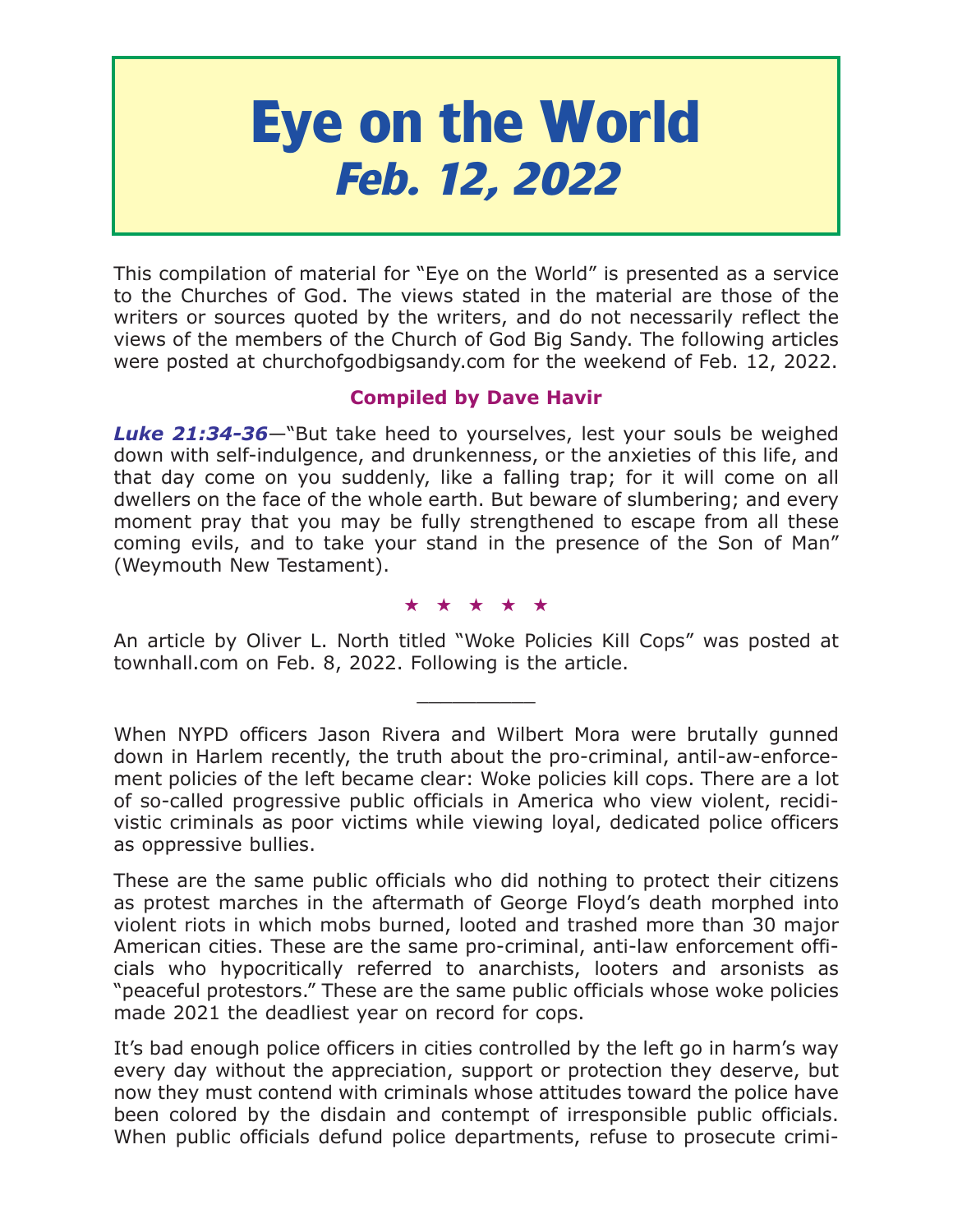nals who have been arrested, return violent felons to the streets without requiring them to post bail and parole convicts who should never see the outside of a prison, is it any wonder bad actors among us view law enforcement officers as little more than convenient targets?

Violent crime soared in the aftermath of the "defund the police" movement, as did violence against police officers. Incidents of assault, gunfire, stabbings and vehicular attacks against police reached an all-time high. In 2021, 518 law enforcement officers died in the line of duty. Of these, 62 were shot, 14 stabbed, 17 run down by vehicles and 5 assaulted. States experiencing the highest number of cop killings in 2021 included—not surprisingly—California, New York and Pennsylvania. All these states have cities controlled by "progressive" governments that defunded their police departments.

The most prevalent cause of death for police officers in 2021 was covid-19. When you consider this fact, think back to big-city riots in the aftermath of Floyd's death. In left-leaning cities that were supposed to be locked down, police officers were confronted face-to-face, day after day by screaming, spitting rioters, many of whom were, no doubt, infected by covid-19. These infected rioters might as well have been shooting at the police. Law-abiding citizens in these cities were locked down, but rioters were allowed to run amok.

The blatant disdain of the left for police was demonstrated conclusively on Jan. 27 during the funeral for slain NYPD officer Rivera when actress Jacqueline Guzman posted a video rant criticizing the NYPD for blocking off streets to accommodate the funeral. Guzman complained that streets were blocked off because ". . . one cop died for probably doing his job incorrectly." According to Guzman, "They (NYPD police officers) kill people . . . every single day for no good reason, and we don't shut down the city for them."

Guzman's despicable rant was taken down and she was fired from her acting job, but these things don't change what she said, nor do they alter the truth about how the left views police officers. To the left, criminals are the good guys, and cops are the bad guys. We have a suggestion that might change the attitudes of so-called progressive public officials toward police officers: The next time their woke policies cause the death of a cop, lock them up. Let these public officials who like to coddle violent criminals share a cell with one of their "poor victims" for a week or two. The charge? We suggest accessory to murder.

#### ★★★★★

An article by Marc A. Thiessen titled "Biden Blocked the First Black Woman From the Supreme Court" was posted at washingtonpost.com on Feb. 1, 2022. Following is the article.

 $\overline{\phantom{a}}$  , where  $\overline{\phantom{a}}$ 

President Biden wants credit for nominating the first Black woman to the Supreme Court. But here is the shameful irony: As a senator, Biden warned President George W. Bush that if he nominated the first Black woman to serve on the Supreme Court, he would filibuster and kill her nomination.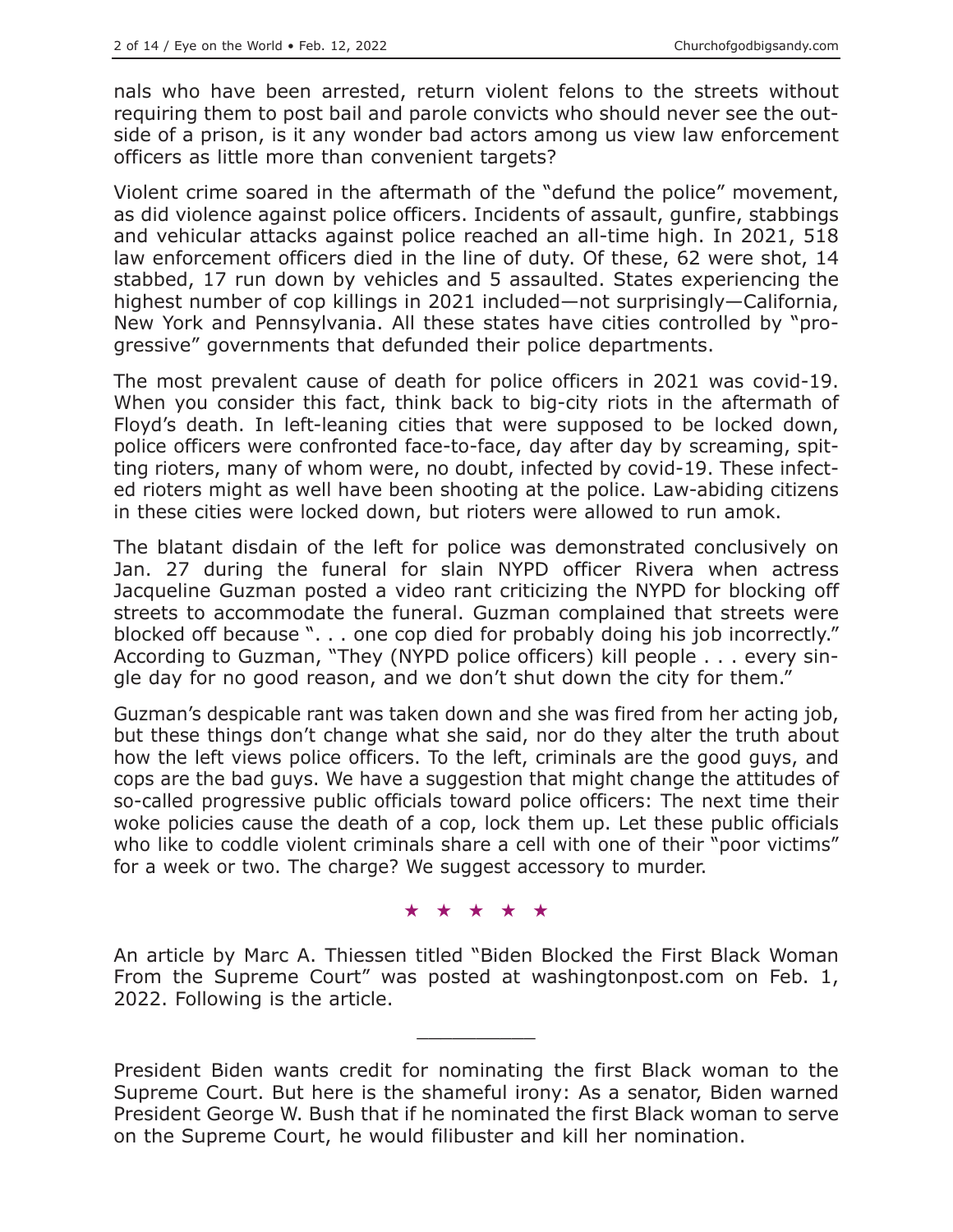The story begins in 2003, when Bush nominated Judge Janice Rogers Brown to serve on the U.S. Court of Appeals for the District of Columbia Circuit. The D.C. Circuit is considered the country's second-most important court, and has produced more Supreme Court justices than any other federal court.

Brown was immediately hailed as a potential Supreme Court nominee. She was highly qualified, having served for seven years as an associate justice of the California Supreme Court—the first Black woman to do so. She was the daughter and granddaughter of sharecroppers, and grew up in rural Alabama during the dark days of segregation, when her family refused to enter restaurants or theaters with separate entrances for Black customers. She rose from poverty and put herself through college and UCLA law school as a working single mother. She was a selfmade African American legal star. But she was an outspoken conservative—so Biden set out to destroy her.

■ Biden and his fellow Democrats filibustered her nomination, along with several other Bush circuit court nominees, all of whom had majority support in the Senate.

 Columnist Robert Novak called it "the first full-scale effort in American history to prevent a president from picking the federal judges he wants." Democrats argued that she was out of the legal mainstream, but Republicans responded that she had written more majority opinions than any other justice on the California Supreme Court—and she was reelected with 76 percent of the vote, the highest percentage of all the justices on the ballot.

When Democrats derailed her nomination, Bush renominated her in 2005. Brown was eventually confirmed by a vote of 56 to 43—after Democrats released her and several other Bush nominees in exchange for Republican agreement not to eliminate the filibuster for judicial nominations. Biden voted a second time against her nomination. He never explained why, if Brown was so radical, Democrats let her through but killed 10 other Bush nominees.

The following month, when Justice Sandra Day O'Connor announced her retirement, Brown was on Bush's short list to replace her. She would have been the first Black woman ever nominated to serve as an associate justice of the Supreme Court.

■ But Biden appeared on CBS's "Face the Nation" to warn that if Bush nominated Brown, she would face a filibuster. "I can assure you that would be a very, very, very difficult fight and she probably would be filibustered," Biden said. Asked by moderator John Roberts "Wasn't she just confirmed?," Biden replied that the Supreme Court is a "totally different ballgame" because "a circuit court judge is bound by stare decisis. They don't get to make new law."

 What Biden threatened was unprecedented. There has never been a successful filibuster of a nominee for associate justice in the history of the republic.

■ Biden wanted to make a Black woman the first in history to have her nomination killed by filibuster. Bush eventually nominated Samuel A. Alito Jr.

■ Today, Biden calls the filibuster a "relic of the Jim Crow era."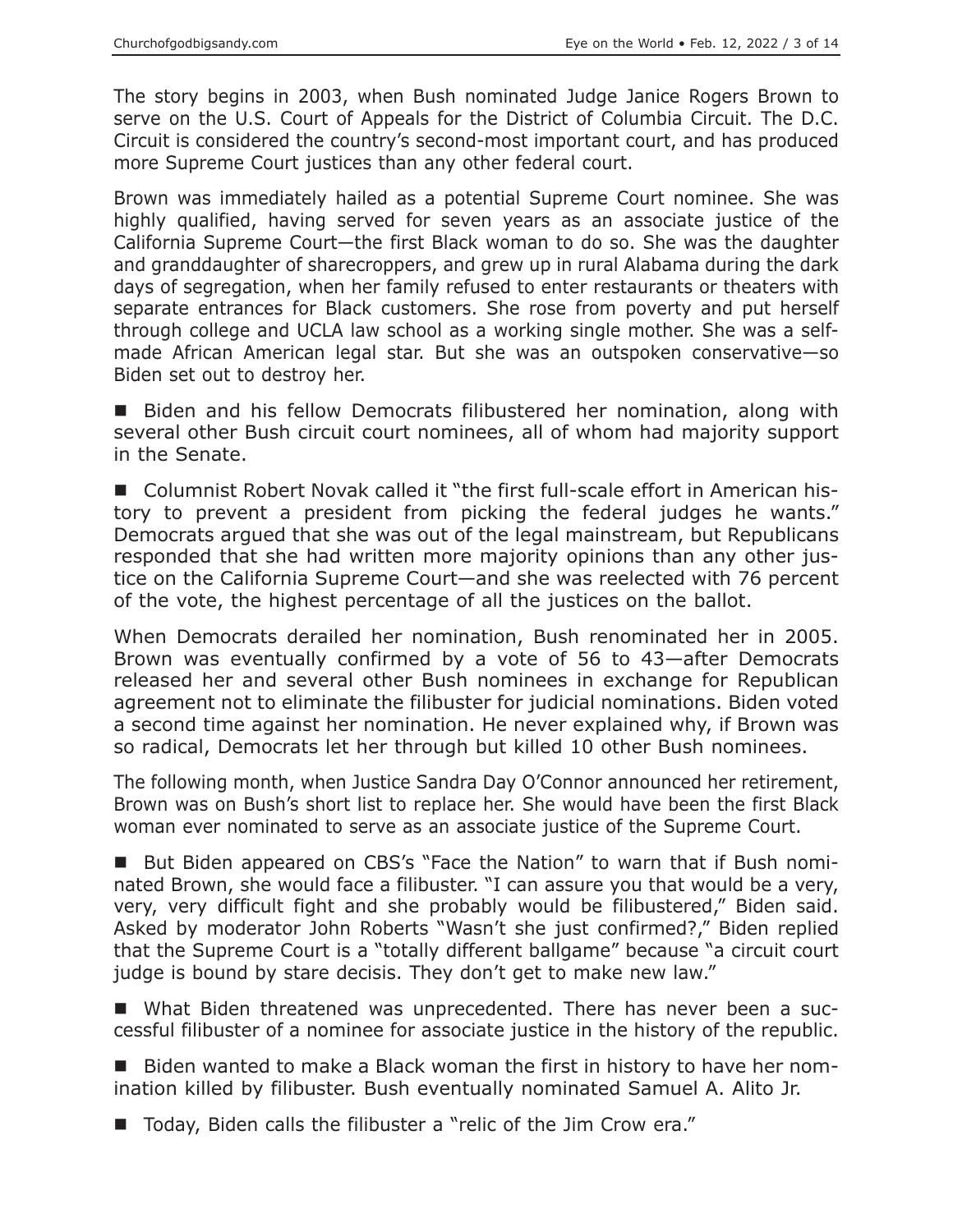But he threatened to use that relic as a tool to keep a Black woman who actually lived under Jim Crow off the highest court in the land.

■ The irony is that now he wants to get rid of the filibuster, and claim credit for putting the first Black woman on the court.

There were many conservatives on Bush's shortlist whose legal philosophy Biden opposed. But Biden only promised to filibuster the one Black woman. Why? Perhaps a clue lies in another confirmation fight that Biden helped wage. In 2001, Democrats blocked the nomination of Miguel Estrada to serve on the U.S. Court of Appeals for the D.C. Circuit. According to internal strategy memos obtained by the Wall Street Journal, they targeted Estrada at the request of liberal interest groups who said Estrada was "especially dangerous" because "he is Latino, and the White House seems to be grooming him for a Supreme Court appointment." They did not want Republicans to put the first Hispanic on the Supreme Court. So, Biden and his fellow Democrats killed Estrada's nomination—the first appeals court nominee in history to be successfully filibustered. It paid off when President Barack Obama nominated Sonia Sotomayor as the first Hispanic justice.

Democrats' commitment to diversity is a ruse.

Biden was willing to destroy the careers of an accomplished Latino lawyer and a respected Black female judge, and stop Republicans from putting either on the Supreme Court. For Democrats, it's all about identity politics. Indeed, Biden might not have become president had he not made the pledge to nominate a Black woman. That promise helped secure the endorsement of Rep. James E. Clyburn (D-S.C.)—which won Biden the South Carolina primary and rescued his faltering campaign.

So, when Biden tries to bask in the glory of his historic nomination, remember Janice Rogers Brown—the Black woman who does not sit on the Supreme Court today because of Biden's disgraceful obstruction.

★★★★★

An article by Keith Ablow titled "A Triple Threat to Freedom of Speech" was posted at townhall.com on townhall.com on Feb. 6, 2022. Following is the article.

 $\overline{\phantom{a}}$  , where  $\overline{\phantom{a}}$ 

The United States government, Big Tech and Cancel Culture have combined into a triple threat to the American Constitutional Republic American by laying siege to the Bill of Rights, particularly the right to freedom of speech.

Examples abound.

GoFundMe has interfered with the use of millions of dollars raised on its platform by the "Freedom Convoy" of Canadian truckers.

YouTube has banned Dan Bongino from its platform for voicing opinions about covid-19 which are not the same as those from the Centers of Disease Control. Spotify has begun posting disclaimers on Joe Rogan podcast episodes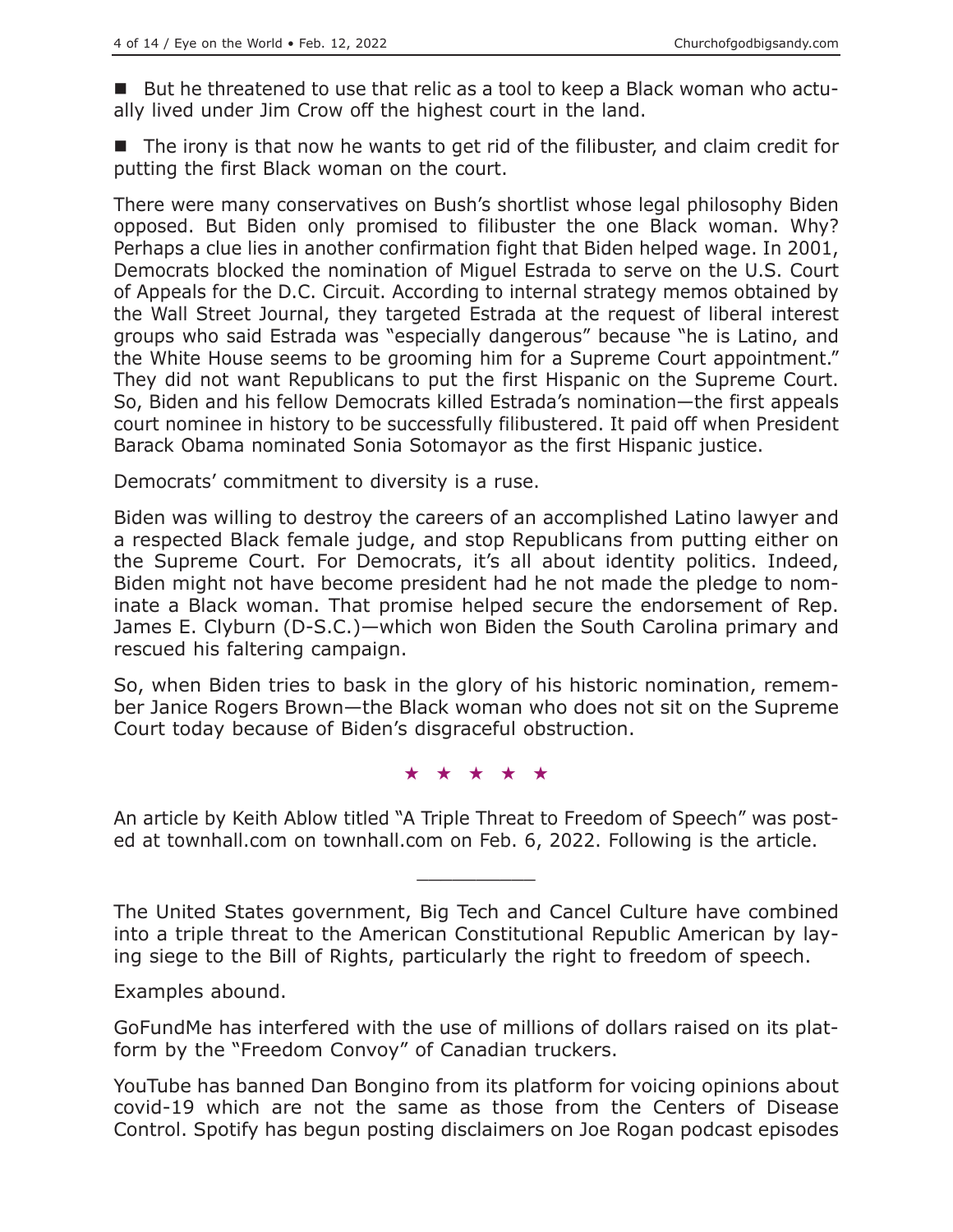that discuss covid-19, with Cancel Culture musicians, including Neil Young, Joni Mitchell and Nils Lofgren threatening to pull their music from Spotify, if the company did not throttle Rogan's interviews with guests questioning the prevailing CDC doctrine about preventing and treating covid-19.

It is clearly the case that government is exerting much of this censorship by proxy. Witness, for example, White House Press Secretary Jen Psaki applauding Spotify for posting disclaimers on the Rogan podcast episodes and urging that "more can be done" to "call out . . . disinformation while also uplifting accurate information."

Perhaps the most chilling form of censorship is the self-censorship set in motion by this triple threat of government, Big Tech and Cancel Culture. A new survey from The Foundation for Individual Rights in Education (FIRE) found that nearly 6 in 10 Americans believe Cancel Culture is a direct threat to our freedom. It is now commonplace for Americans to fear stating their opinions, lest they be ostracized, fired, humiliated, and, perhaps, left unable to earn a living. Many worry over not parroting ideas with which they secretly disagree, for fear of being labeled as unenlightened enemies of the Cancel Culture mob.

Strong incentives now motivate more people than ever to not say what they truly mean. This can greatly diminish the quality of communication in this nation. Real exchanges of ideas and real problem solving is impossible if people won't say what they really think.

Joe Rogan just became a famous example of how Big Tech platforms are subject not only to government coercion, but also to mob rule. The whole triple threat. Recording artists including Neil Young, Joni Mitchell and Nils Lofgren threatened to pull their music from Spotify, if Spotify did not throttle Rogan's interviews with guests who question the prevailing CDC doctrine about the prevention and treatment of covid-19.

The government rewards massive platforms like Facebook and Twitter with incredibly valuable protections from civil liabilities for publishing material that turns out to cause harm. Section 230 of Title 47 of the US Code treats those companies much like wireless operators (e.g. AT&T)—simply transmitting communications, not picking and choosing amongst them. This preferential treatment persists, even though Facebook and Twitter clearly do suppress certain kinds of content. Why, then, don't they lose their protections? Because the censorship they exert is government censorship by proxy.

If centralized platforms can play emperor of the airwaves or Internet at the subtle or overt urging of government, don't think for a moment that wireless operators themselves will be immune to monitoring your communications and eventually shutting down some that the ruling elite politicians don't like.

There is no reason to assume that having too many conversations on your mobile phone during which you speak negatively about mask mandates won't, one day, during a future pandemic, get your phone turned off or the credit card you use to pay for it terminated. After all, the Patriot Act greenlighted eavesdropping on the communications of anyone who could represent a threat to America. Talk too much about how masks have a downside, and you may well qualify.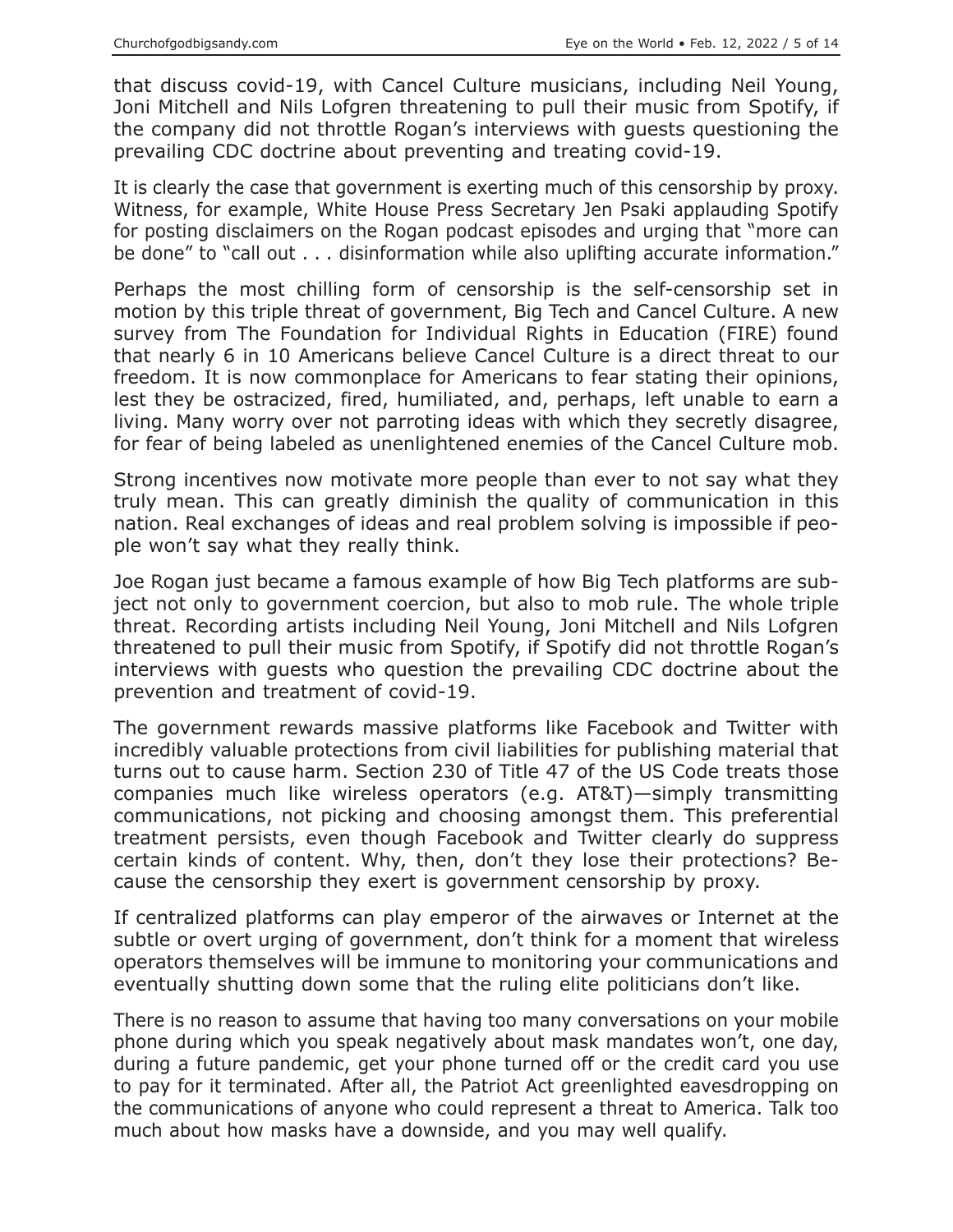Centralized platforms will just enslave us more and more. There is no virtue in a government that usurps its citizens' inalienable rights by leveraging willing companies to disrupt free commerce or the free marketplace of ideas.

The marketplace–when free of centralized control–is the best processor of information in the world.

The only way to resurrect and ensure freedom of speech and our other inalienable rights, as codified in the Bill of Rights, such that we remain a Republic, is to build alternative, decentralized platforms for the exchange of ideas and the exchange of money. These platforms function essentially as bulletin boards where ideas are posted or transactions are recorded, without anytyrannical politician, CEO, intelligentsia or mob "in control" of what those ideas are, who gets to read them, who gets to listen to them or watch them, or who gets to exchange funds, or for what.

#### ★★★★★

An article by Ben Shapiro titled "The Attack on Joe Rogan Is an Attack on Dissent" was posted at creators.com on Feb. 9, 2022. Following is the article.

 $\overline{\phantom{a}}$  , where  $\overline{\phantom{a}}$ 

Joe Rogan must be stopped.

This is the consensus from all of the wisest and most compassionate voices in our society. According to the White House, Spotify should not merely lead off Rogan's covid-19-centric episodes with a content warning; according to press secretary Jen Psaki, "our view is that it is a positive step, but that there is more that can be done." According to CNN's Brian Stelter, host of the ironically named "Reliable Sources": "He is now apologizing. And we're going to find out if that's enough for Spotify, the company that has an exclusive distribution deal with him." Has-been rocker Neil Young agrees; he, along with some other washedup old hippie musicians, has taken his music off of Spotify to protest Rogan.

What was Rogan's great sin? To hear the media tell it, his great sin was covid-19 "misinformation." Now, this is a rather vague charge, given the fact that our public health authorities have informed us over the course of the past two years that lockdowns were effective, cloth masks worked, masking of children was necessary, vaccines prevented transmission, natural immunity was inferior to vaccine immunity, and the virus could not have originated with a Chinese lab lea—all pieces of misinformation later reversed. Nonetheless, Rogan vowed to become more informed and to have on more diverse guests with regard to covid-19 and vaccines.

When Spotify didn't deplatform Rogan over *that* charge, the rationale for his demanded deplatforming morphed: now Rogan was a racist for saying the Nword while quoting rap lyrics years ago. After a Left-wing activist group promoted a compendium video of Rogan using such language, Rogan apologized again. But apologies aren't the point. No one actually thinks Rogan is a racist.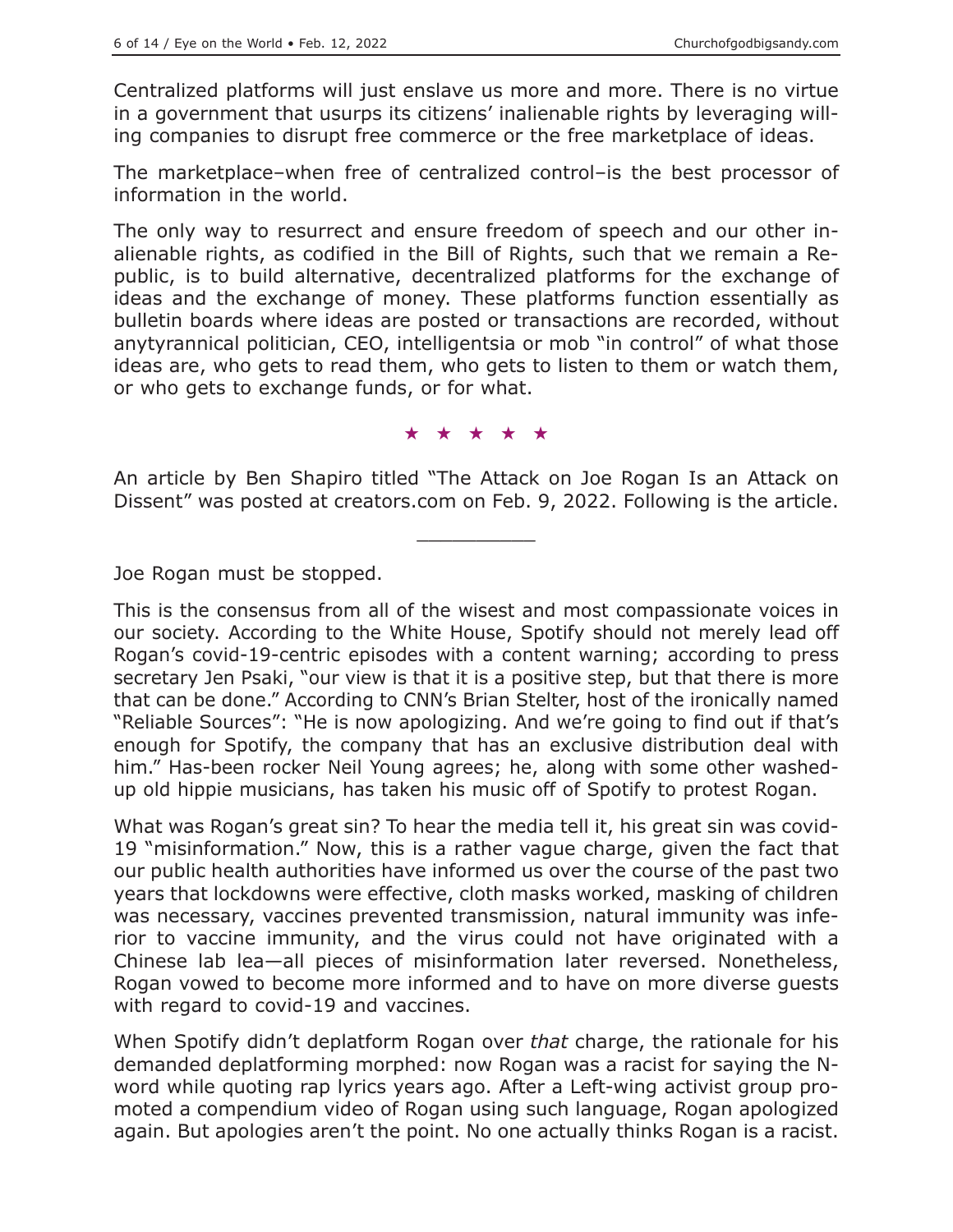For the radical Left, you either become a tool in their arsenal or you become an object lesson. And Rogan has now become an object lesson.

He has become an object lesson for two main reasons. First, Rogan has steadfastly refused to toe the party line with regard to President Joe Biden; ire broke out against Rogan in 2020 for the crime of noting that Biden appeared "mentally compromised" in the middle of an election that the media had declared a turning point in the future of democracy. Second, Rogan has hosted guests who do not simply repeat the nostrums of the Left on a wide variety of issues. That's why the Left has demanded that Spotify remove old episodes of his show entirely: Alternative voices must not be heard, and Rogan has the unfortunate habit of talking to such voices for hours at a time and letting them say their piece.

There are several takeaways from the Rogan dust-up.

First, corporate overlords are absolutely gutless.

CEO Daniel Ek believed that picking up the exclusive license to Rogan's show would increase listenership and advertising dollars; he was clearly blindsided by the blowback, to the extent that he issued a mewling letter to the company's woke interns begging their forgiveness for their hurt feelings.

Second, the media are not interested in freedom of speech as a principle.

They're interested in freedom of speech for themselves and no one else. It's been fascinating to watch the evolution of our treasured Journalismers (TM) from guardians of the First Amendment to attack dogs on behalf of Big Tech censorship of their perceived enemies.

■ Third, apologizing to insincere radical Left alligators is always a mistake.

Their goal is not a conversation. Their goal is destruction. If they find you useful, they may allow you to become Reek to their House Bolton; if they don't, you become Ned Stark to their Joffrey.

Rogan will survive all of this. Perhaps Spotify ends up paying him a bag of cash to leave, and he takes his audience and goes elsewhere, tanking Spotify's stock price on his way out the door. That would be precisely what Spotify deserves for their cowardice. But no matter what happens, the lesson will be learned by those who don't have Rogan's audience: shut up or face the whirlwind. And most will shut up.

★★★★★

An article by Betsy McCaughey titled "Freedom Truckers v. GoFundMe Leftists" was posted at townhall.com on Feb. 9, 2022. Following is the article.

 $\overline{\phantom{a}}$  , where  $\overline{\phantom{a}}$ 

When GoFundMe shut down funding Friday for the truckers' Freedom Convoy, it didn't just clobber Canadian rig drivers; it dealt a blow to the rights of Americans. Silicon Valley executives are trying to limit the causes Americans support, favoring leftists and canceling conservatives.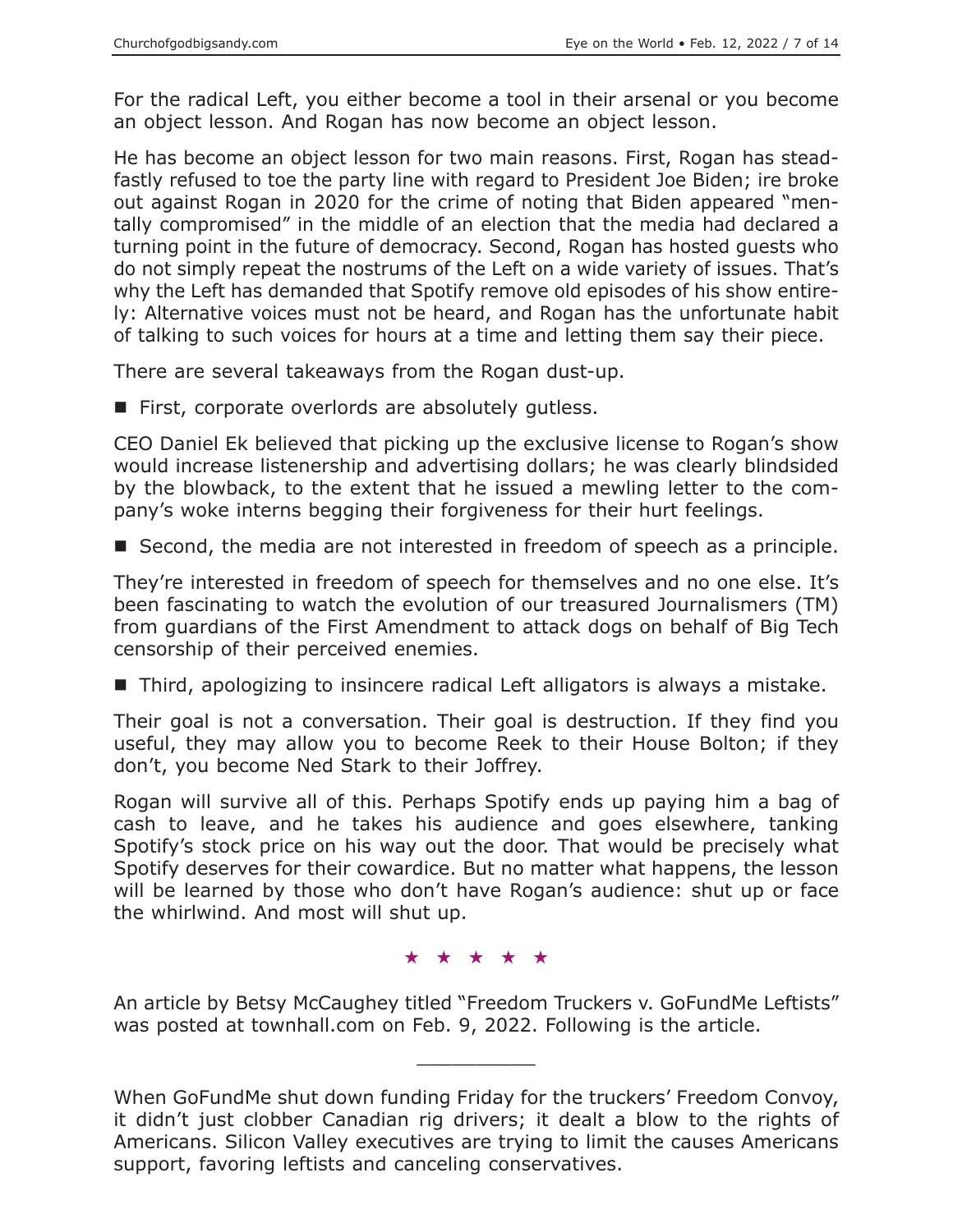We Americans have a constitutionally protected right to donate money to whatever causes we choose, the Supreme Court ruled in Buckley v. Valeo. Money funds political activity, and limiting where we can donate is like gagging our speech.

Canadian truckers launched a convoy to Ottawa last month to protest Prime Minister Justin Trudeau's vaccine mandate on all rig drivers. Never mind the absurdity of requiring a truck driver alone behind the wheel for 18 hours a day to be vaccinated.

The convoy set up a fundraising site on GoFundMe to pay for fuel, food and lodging. Many Americans rushed to support it. It had reached \$10 million in donations when GoFundMe pulled the plug.

Nearly one-quarter of Americans donate on crowdfunding sites, according to Pew Research. GoFundMe is the largest. It's the public square for fundraising, and it should be open to all, regardless of their politics.

Yet GoFundMe shuts down fundraising for causes the left doesn't like. That's as dangerous to our democracy as when other Silicon Valley tech giants like Facebook and Twitter silence viewpoints.

The Freedom Convoy reached Ottawa Jan. 29 and has clogged the city's streets with 18-wheelers and demonstrators calling for health care freedom and an end to overreaching government covid mandates.

GoFundMe claims it shut down the truckers because of "reports of violence and other unlawful activity" violating the company's terms of service.

That's a joke. Even CNN reports "no bloodshed" has occurred. The New York Times concedes the worst is snarled traffic and blaring truck horns.

As of Friday evening, when GoFundMe permanently shut the site down, there had been only three arrests despite thousands protesting. As of Sunday, police reported more arrests and investigations, but the number is still minuscule overall. Ottawa Mayor Jim Watson's biggest complaint is that the truckers are showing "insensitivity" by creating noise and "turning it into a party."

Compare that with the mayhem and violence in Portland, Oregon, in 2020. Truth is, GoFundMe had no problem with that disorder. The site raised hundreds of thousands of dollars for the Portland General Defense Committee to defend rioters who set fire to police stations, vandalized city hall, wielded weapons and injured police officers.

Even now, GoFundMe is raising money for Black Lives Matter NYC to engage in "civil disobedience and disruption." GoFundMe likes BLM's brand of civil disobedience.

The framers of the Constitution banned government from censoring, but they didn't anticipate Big Tech. Democrats are happy to deputize Silicon Valley lefties to muzzle the deplorables and prevent an exchange of ideas. And money.

Democrats in Congress insist Big Tech should stamp out "misinformation." Trudeau slammed the truckers for spreading "misinformation."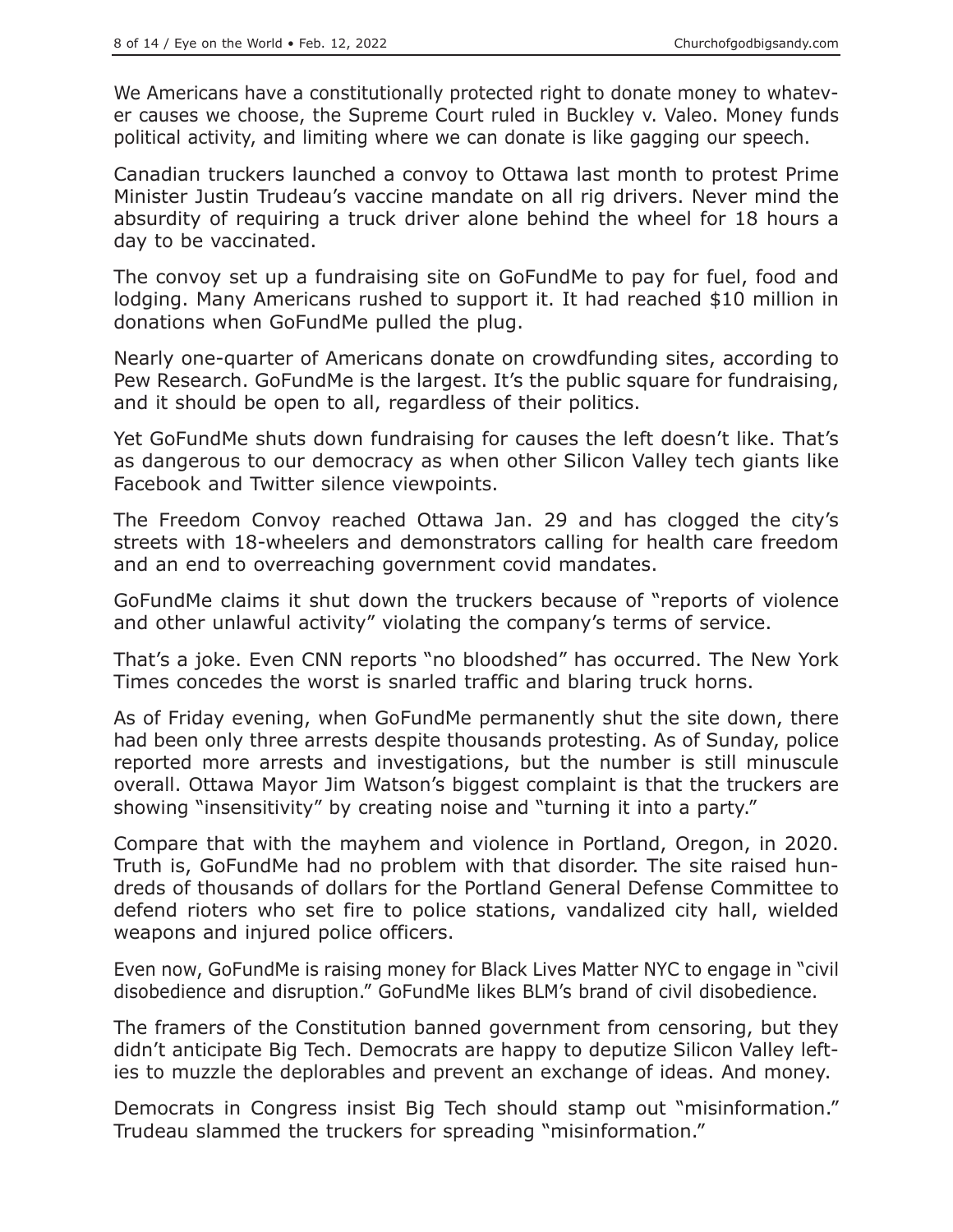Who decides what's misinformation? Justice Oliver Wendell Holmes Jr. said the "best test of truth" is whether it survives in "the competition of the market." Silicon Valley is snuffing out competition.

There are two remedies.

■ The first is for Congress to regulate Big Tech like public utilities or common carriers, compelling them to serve all customers without viewpoint discrimination. Water companies and railroads can't deny service to customers with unpopular opinions. Big Tech should operate by the same rules. Unfortunately, such legislation is unlikely to pass. About half of Democratic members' stock holdings are in Big Tech, compared with only 14% for Republicans.

■ The second remedy is the Supreme Court. It's possible the majority will limit Big Tech censorship when a case arises.

In April 2021, Justice Clarence Thomas warned, in a concurring opinion, that the CEOs of the social media giants—a mere handful of executives—have the power to exclude even a president of the United States from the digital public square.

Thomas appears poised to rule that the First Amendment bans censorship not only by government but also by social media.

GoFundMe's attack on the Freedom Convoy is the latest red flag that Silicon Valley's power over us has to be stopped.

★★★★★

An article by James Stansbury titled "The Covid Narrative Is Falling Apart" was posted at americanthinker.com on Feb. 2, 2022. Following is the article.

 $\overline{\phantom{a}}$  , where  $\overline{\phantom{a}}$ 

Joe Biden claims this is a pandemic of the unvaccinated and wants everyone in the world vaxxed with the "safe and effective" vaccines. In addition, he plans to distribute millions of "effective" N-95 masks. Anyone paying attention knows this is a big lie. Masks may be a comforting placebo, but even the N95s don't work as advertised. And new revelations about dangerous vaccine side effects have surfaced despite media suppression.

New Virginia governor Glenn Youngkin made masks and vaccinations optional for state employees and public schools. Immediately some parents, teachers, and school boards threw a hissy fit (at least seven lawsuits have resulted so far). Meanwhile, those who voted for him see this as much-needed relief from a pandemic that has run its course.

Why is there so much disagreement? The late Malcolm Muggeridge put it this way; "People do not believe lies because they have to, but because they want to."

Think about it; the Left and their media allies have terrified our children and ordinary citizens so much that they desperately want to believe masks and vax mandates are the only answer. Anyone who disagrees must be silenced,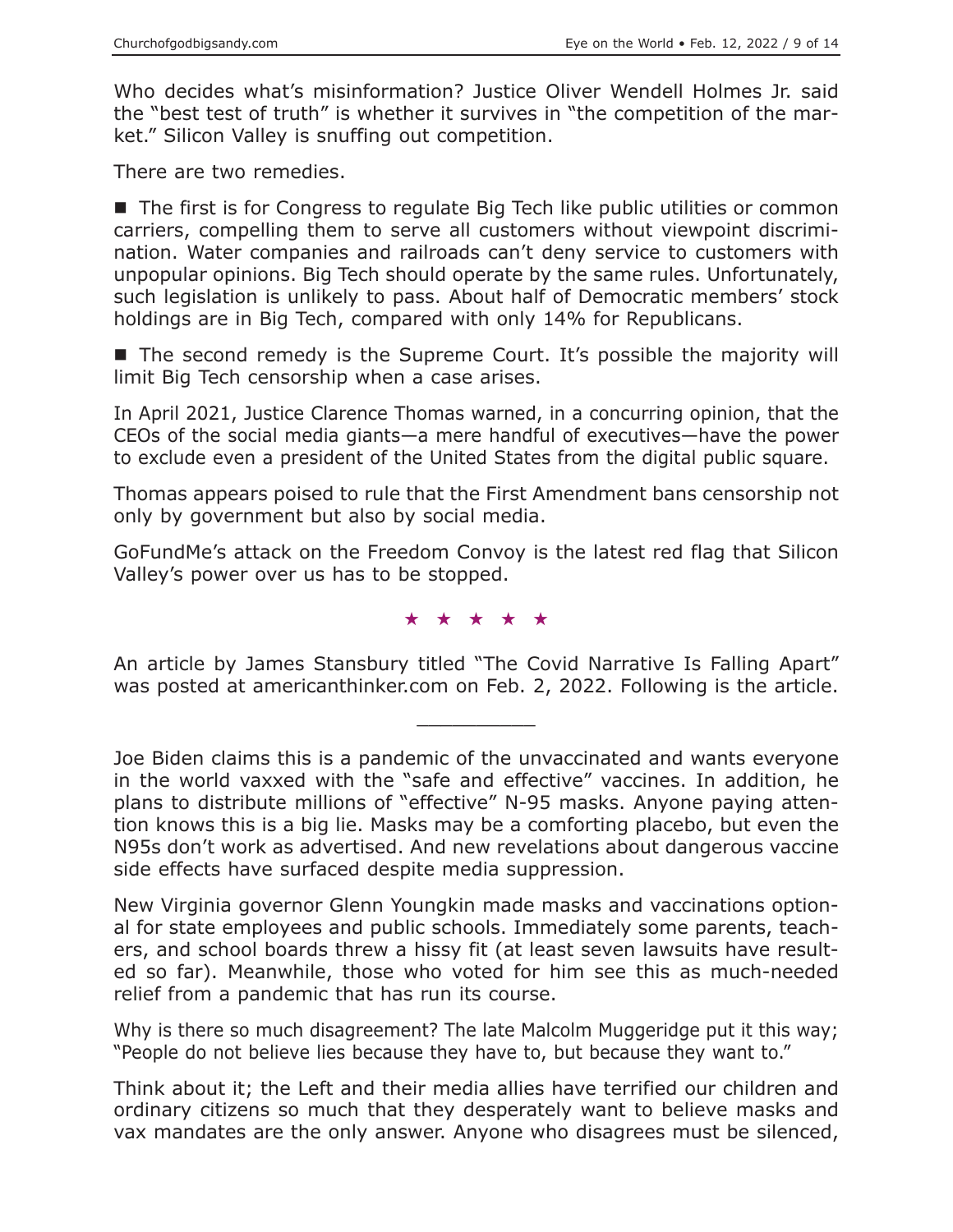socially destroyed, or even allowed to die by withholding organ transplants or life-saving therapeutics.

I was taught the only way to fight a lie is with the truth. However, I also know those who placed all their hope in the big covid lie will do whatever it takes to silence anyone who disagrees. Just ask Joe Rogan about being silenced. It is nearly impossible to overcome emotion with facts, but I will present some anyway.

# **1—Alarming** v**ax side effects reported by military whistleblowers.**

This story made a few waves last week when Sen. Ron Johnson (R-Wis.) included a mention in his five-hour Senate hearing. The information came from the Defense Medical Epidemiology Database (DMED), a mundane accounting tool used to track all medical diagnoses of military personnel and dependents for insurance billing purposes. DMED did better than the CDC's ineffective Vaccine Adverse Event Reporting System (VAERS).

Following is a summary of the most alarming vax side effects:

- Myocardial infarction (heart attack)–269% increase
- Cancer diagnoses-300% increase
- Miscarriage—300% increase
- Bell's palsy-291% increase
- Congenital malformations (for children of military personnel)–156% increase
- Female infertility-471% increase
- Pulmonary embolisms-467% increase
- Neurological issues $-1,000\%$  increase

# **2—Athletes are mysteriously dying of sudden heart attacks.**

In Dec. 2021, Lorphic News, a non-traditional news source reported on the extraordinary number of physically fit, fully vaccinated athletes experiencing fatal heart attacks. This claim was systematically denied by most news sources.

However, a chart compiled by the Federation Internationale de Football [soccer] Association (FIFA) confirms this is real and like the above military data, is based on a large sample size. FIFA has member athletes from 209 countries and has routinely tracked athlete health data for 20 years.

Their long-term data confirms a fivefold increase in sudden cardiac deaths in only six months of 2021.

# **3—Vaccines now have negative efficacy.**

Data has surfaced claiming that continued use of the original vax is causing negative efficacy. Negative efficacy doesn't mean the protection fades. It means the opposite: it means the vaccines are now weakening the immune system.

It became clear that countries with the highest vax rates were the most likely to experience a surge in both cases and deaths. You can monitor five representative countries' daily death rates here.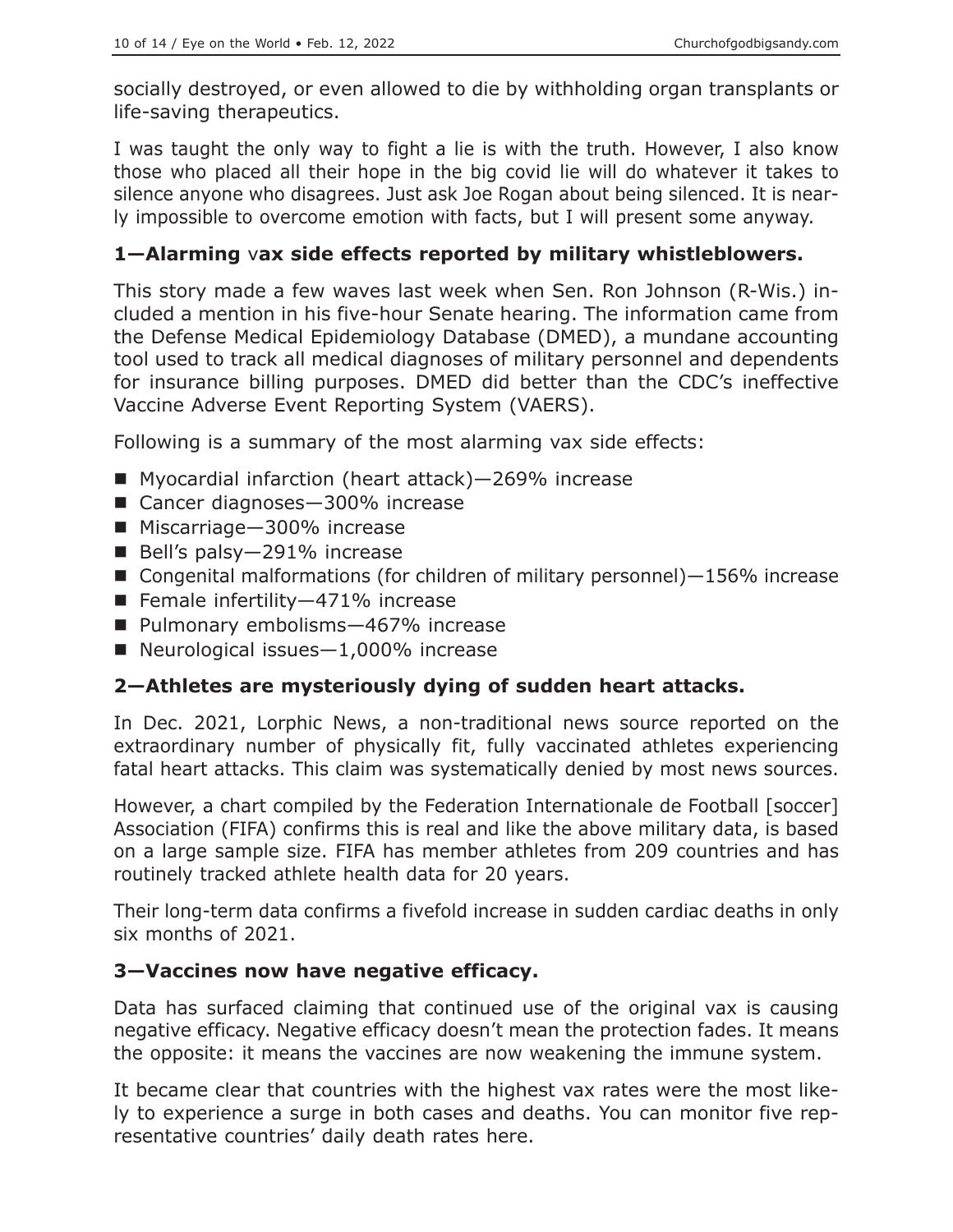Note that India is included because India was the only one to allow the widespread early use of inexpensive therapeutics. Initially, their protocol included hydroxychloroquine but when the more deadly delta variant hit they switched to a protocol that included ivermectin. India had far better results than the others in taming covid.

In the above sample, Australia had the most severe police state lockdowns, mask mandates, and a high vax rate of around 80%. After some initial success, it has suddenly gone from near zero cases and deaths to having an explosion in both.

Since spring of 2021 Sweden, noted for its minimal mandates, had maintained near-zero cases and deaths as a result of achieving herd immunity early. All that changed when for reasons unknown Sweden pushed vaccinations despite the herd immunity achievement. As a result, Sweden's flat-lined case and death rate also spiked, thus indicating its herd immunity achievement is compromised by vax negative efficacy.

# **4—Omicron provides long-lasting natural immunity.**

A peer-reviewed article titled "Cross-reactive memory T cells associate with protection against SARS-CoV-2 infection in covid-19 contacts" published Jan. 10 in the scientific journal *Nature* provided a warning and some encouragement: Once widespread infection (such as the Omicron wave) occurs across the world, the virus will eventually circulate endemically, meaning that infections may still happen but with milder symptoms and much less mortality.

There are two reasons that the transition from pandemic to endemic didn't happen until Omicron

First, all the widely used vaccines are based on the spike protein, which doesn't induce a protective long-lasting T-cell response.

Second, natural immunity wasn't widespread.

In other words, the current vaccines too narrowly target only the original Alpha spike protein and ignore the rest of the virus proteins. This inhibits the production of long-lasting memory T-cells that can more readily adapt to new variants and this omission for those most heavily vaccinated appears to have changed omicron from mild to more dangerous.

# **Conclusions**

Considering the dangerous vax side effects described above, it's time to recognize that covid is becoming endemic like the closely related common cold or seasonal flu. This means the safest way for the unvaccinated to produce the necessary long-lasting memory T-cells may be by catching omicron.

For those facing omicron with an immune system weakened by multiple vaxxes and boosters, age, or comorbidities, an emergency use authorization by the FDA for the therapeutics (chiefly ivermectin) India used could be a lifesaver. However, the political climate today makes FDA authorization unlikely—many hospitals have already allowed patients to die rather than try these proven, safe therapeutics. And last week, effective monoclonal antibody treatments have mysteriously lost their FDA approval.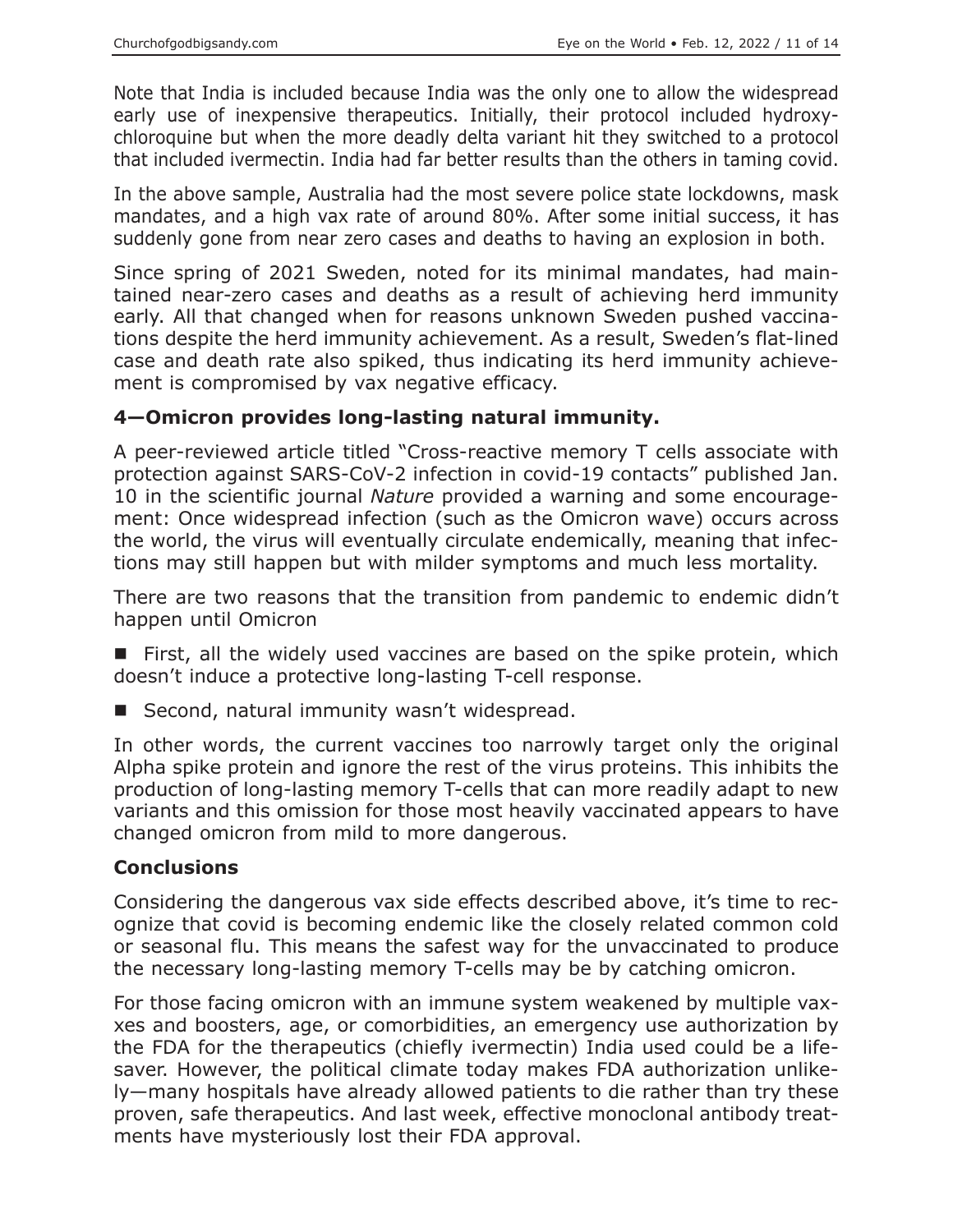Therefore, it wouldn't hurt to fortify your immune system with a daily dose of over-the-counter vitamin D**3**, C, and zinc (all are included in India's covid kit). Around 80 to 85 percent of people who died from covid were deficient in these vitamins and the most vulnerable are senior citizens and the obese (because fat cells absorb vitamin D before it can reach where needed).

I'm no doctor so ask yours for dose rates since each can vary widely by weight, age, etc. We are still on our own for an early treatment option so it may be better to contact an organization of rebel doctors like the Front Line covid-19 Critical Care Alliance (FLCCC).

U.K. PM Boris Johnson did the right thing by ending all vax and mask mandates and letting nature take its course. (The Remnant features an excellent analysis of the politics behind the covid tyranny.) Denmark has just followed his lead.

Will 50,000 fearless Canadian truckers succeed in bringing a strong enough emotion to Canada or the U.S. to end the mandates?

★★★★★

An article by Katie Pavlich titled "CDC Makes Major Admission About Rushed Vaccine Timeline and Heart Inflammation" was posted at townhall.com on Feb. 7, 2022. Following is the article.

 $\overline{\phantom{a}}$  , where  $\overline{\phantom{a}}$ 

The Centers for Disease Control is considering changing the timeline for the administration of a second Moderna and Pfizer Wuhan coronavirus vaccine dose. The consideration comes after a rushed timeline caused heart inflammation in a number of patients.

"Dr. Sara Oliver, an official at the U.S. Centers for Disease Control and Prevention (CDC), said the agency was considering making the recommendation for Moderna (MRNA.O) and Pfizer (PFE.N)/BioNTech shots during a meeting of the Advisory Committee on Immunization Practices, a panel of outside advisers to the CDC," Reuters reports.

Currently, the CDC recommends individuals receive their second dose of the Moderna and Pfizer vaccines three and four weeks after an initial dose. The government agency may now recommend a second dose eight weeks after the first.

In October a number of European countries limited Moderna's use due to an alarming number of myocarditis cases.

The Swedish health agency said on Oct. 6, 2021 it would pause using the shot for people born in 1991 and later as data pointed to an increase of myocarditis and pericarditis among youths and young adults who had been vaccinated. Those conditions involve an inflammation of the heart or its lining.

Meanwhile an Oxford University study show the risk of myocarditis for young people is higher from the vaccine than it is from natural infection.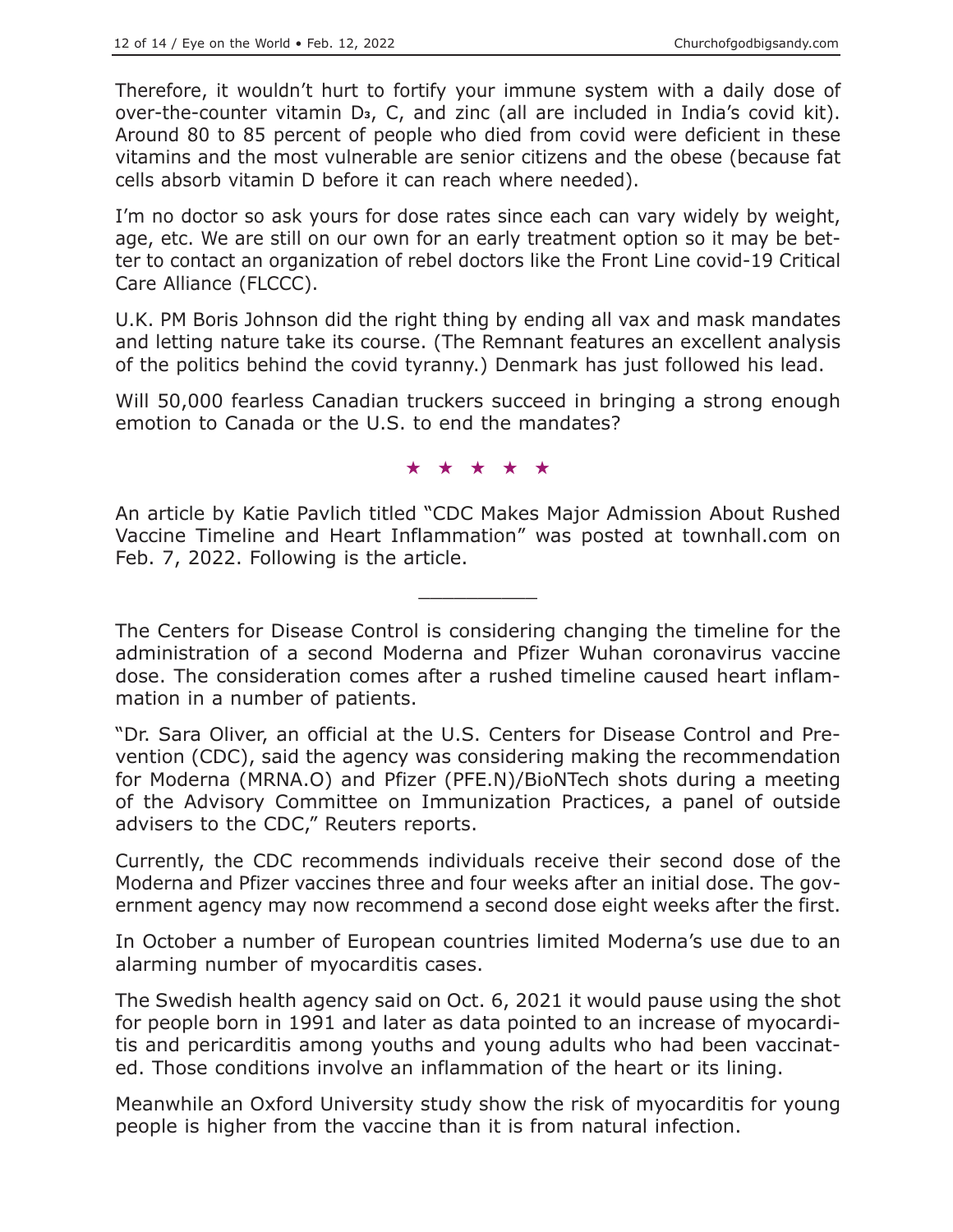"In under 40-year-old people . . . dose two of Moderna has exceeded the risk of myocarditis after infection with a second dose," Dr. Vinay Prasad said about the study. "There have been many people who have been reluctant to take serious the risks of myocarditis after the Moderna product."

"If you're under 40 and if you pool men and women together, there is more myocarditis associated with dose two of Moderna than there is with an infection. That is a bombshell finding," he continued.

★★★★★

A video and an article by Katie Pavlich titled "Bill Maher Hits Another Home Run Against the 'Medical Industrial Complex' " were posted at townhall.com on Feb. 7, 2022. Following is the article.

 $\overline{\phantom{a}}$  , where  $\overline{\phantom{a}}$ 

Television host Bill Maher went after the medical establishment during his HBO show Friday night and ran through a long record of government officials being wrong about major health issues facing the country.

"When people ask me, 'Why are you so skeptical of what the medical establishment tells us?' I say, 'Because I've seen them react to a virus before,'" Maher said, citing the AIDs crisis in the 1980s. 'Instead of being precise and focusing on who should be protected, we launched a fear campaign about how AIDs was going to explode into the heterosexual community."

"The upshot of bad information was that in the late 1980s, low risk Americans were swamping testing facilities and diverting our attention and energy away from the truly at risk. New York in 2020 learned the hard way how much better precision would have been in protecting the nursing homes. Contrary to popular lore, covid is not Russian roulette. Of course any virus, any thing, can kill anyone at anytime," Maher continued. "But we know who covid kills. Seventy-five percent of covid deaths are people 65 and older, 98-99 percent are unvaccinated, 78 percent who have died or hospitalized or overweight. If you're obese and unvaccinated or 85 and still crowd surfing at music festivals, yes, this will likely go badly for you. But at some point that has to stop being my responsibility. Doesn't it make more sense to focus on helping the vulnerable stay safe and let the rest of us go back to living normal lives."

Meanwhile, Democratic politicians are finally coming to their senses in some parts of the country.

★★★★★

A video and an article by Matthew Miller titled "WATCH: Tucker Carlson Says 'for Sure' Fidel Castro Is Justin Trudeau's Father" were posted at washingtonexaminer.com on Feb. 4, 2022. Following is the article.

 $\overline{\phantom{a}}$  , where  $\overline{\phantom{a}}$